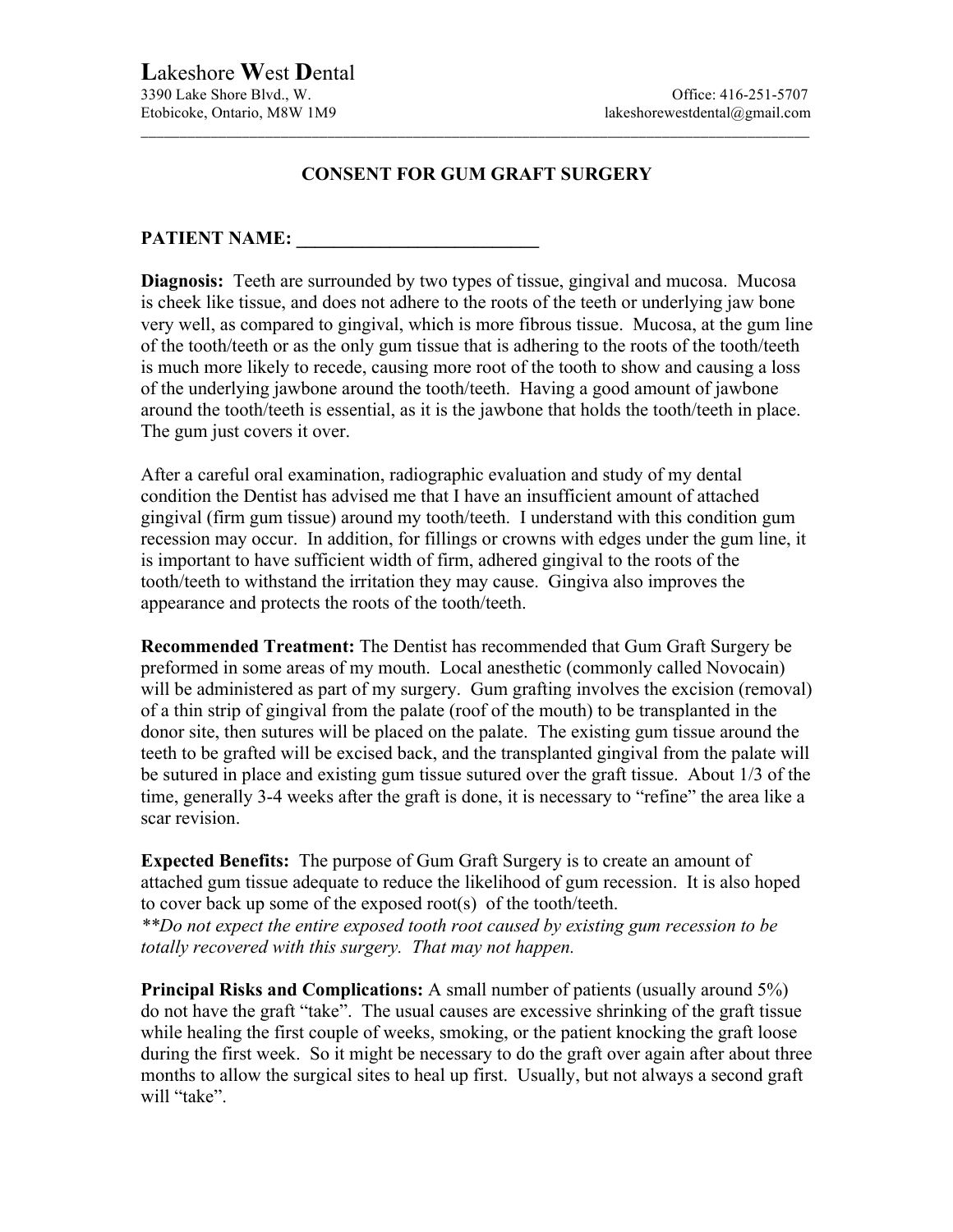Sometimes complications may result from the gingival graft or from anesthetics or drugs. These complication include but are not limited to post-surgical infection, bleeding swelling, pain, facial bruising, transient (on rare occasion permanent) numbness of the jaw, lip, tongue, chin or gum, jaw joint pain or muscle spasm, cracking or bruising of the corners of the mouth, restricted ability to open the mouth for several days or weeks, impact on speech, allergic reactions, accidental swallowing of foreign matter, transient (on rare occasion permanent) tooth looseness, tooth sensitivity to hot, cold, sweet or acidic foods. The exact duration of any complication cannot be determined, and may be irreversible.

**Alternatives to Suggested Treatment:** Alternatives to gum Graft Surgery include:

1. No treatment-The likelihood of gum recession and subsequent jawbone loss around the tooth/teeth is higher with no gum graft than with a successful gum graft. There are studies that show the incidence of tooth loss is six times greater in individuals with untreated gum problems as compared to early treatment of gum problems.

**Necessary Follow-Up Care and Self Care:** I fully understand it is important for me to see my dentist for routine dental care.

I acknowledge smoking may adversely affect gum healing and may limit the successful outcome of my surgery. Studies show smokers have more grafts that fail to "take" than non—smokers.

I know I should use soft bristly toothbrushes or soft electric toothbrushes (such as Sonicare®) forever. Good oral hygiene for the rest of my life is essential to good dental health.

I have told the dentist about any pertinent medical conditions I have, allergies (especially to medications or sulfites) or medication I am taking, including over the counter medications such as aspirin.

I acknowledge I will need to come back for several post-operative visits so my healing may be monitored and so the Dentist can evaluate the healing process. Smoking, excessive alcohol intake or inadequate oral hygiene may adversely affect gum healing and may limit the successful outcome of my surgery. I know that it is important to healing and may limit the successful outcome of my surgery. I know that it is important to

- 1. Abide by the specific prescriptions and instructions given.
- 2. See the Dentist for post-operative visits as needed.
- 3. Quit smoking.

*Patient Initial\_\_\_\_*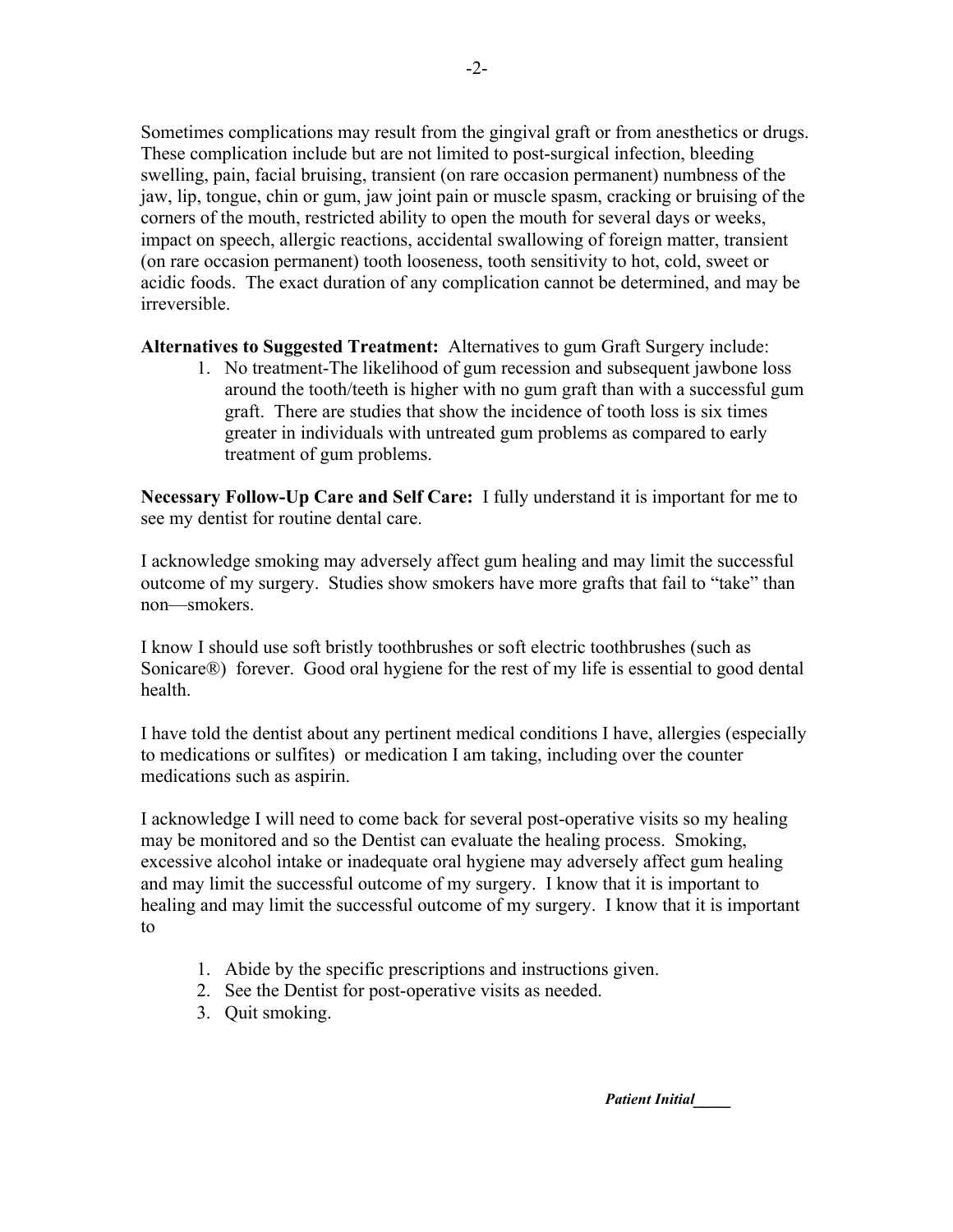- 4. Perform excellent oral hygiene once instructed to, usually starting 4 weeks after the surgery is done.
- 5. Have the graft area reshaped, if needed, several months later, there is no extra charge for this.

**No Warranty of Guarantee:** While in most cases gum cases gum grafting is successful both in "taking" and preventing further gum recession from occurring; no guarantee, warranty or assurance has been given to me that the proposed gum graft will be successful. Due to individual patient differences no one can predict certainty of success. There is a remote possibility of a worsening of my present condition, including the possible loss of certain teeth despite the best of care. No refunds will be given and further fees will be charged at a reduced rate for any re-treatments or corrective surgeries.

**Publication of Records:** I authorize photos, slides, x-rays or any other viewing of my care and treatment during or after its completion to be used for either advancement of dentistry or in promotional materials. My identity will not be revealed to the general public.

**Communication with my Insurance Company, My Dentist or other Dental/Medical Providers involved with my care:** I authorize sending correspondence, reports, chart notes, photos, x-rays and other information pertaining to my treatment before, during and after its completion with my insurance carriers, dentist's billing agency, my dentist, and any other health care provider I may have who may have a need to know about my dental treatment.

**Females Only:** Antibiotics may interfere with the effectiveness of oral contraceptives (birth control pills). Therefore, I understand that I will need to use some additional form of birth control for one complete cycle besides just birth control pills after a course of antibiotics is completed.

**Adverse Reaction to Medications:** Medications, drugs and prescriptions may cause drowsiness and lack of awareness and coordination, which can be increased with the use of alcohol, or other drugs; thus I have been advised not to work or operate any vehicle, automobile, or hazardous device while taking medications and/or drugs, or until fully recovered from the effects of the same.

 $\mathcal{L}_\text{max}$  , and the contribution of the contribution of the contribution of the contribution of the contribution of the contribution of the contribution of the contribution of the contribution of the contribution of t

 $\mathcal{L}_\text{max}$  , and the contribution of the contribution of the contribution of the contribution of the contribution of the contribution of the contribution of the contribution of the contribution of the contribution of t

 $\mathcal{L}_\text{max}$  , and the contribution of the contribution of the contribution of the contribution of the contribution of the contribution of the contribution of the contribution of the contribution of the contribution of t

Procedure(s) to be preformed:

*Patient Initial\_\_\_\_*